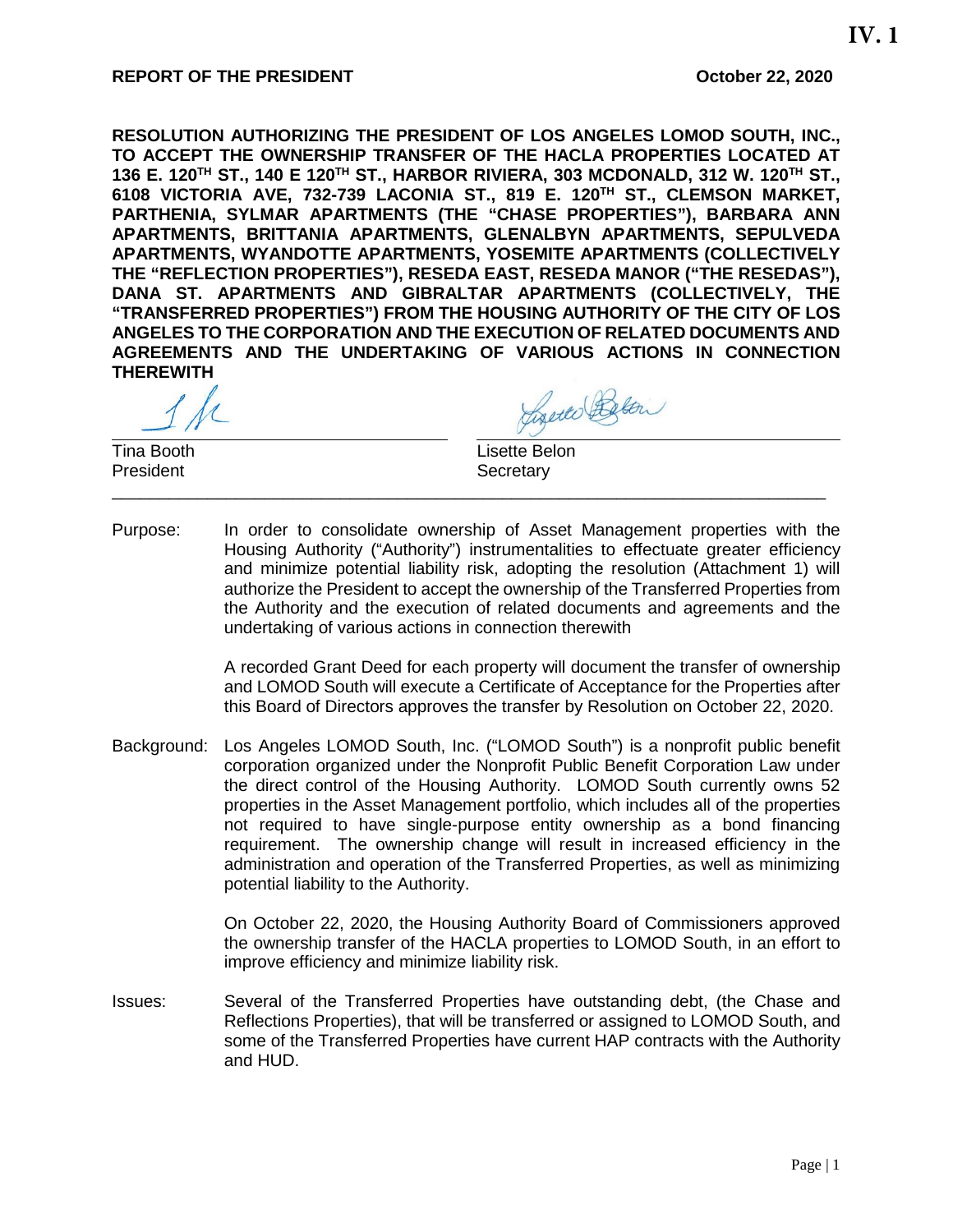# **Chase Properties**

The Chase Properties were originally financed with private placement debt from WaMu Bank whose interests were subsequently transferred to J.P. Morgan Chase, N.A. ("Chase"). Pursuant to the current Financing Agreement ("Financing "), any transfer of these properties requires written consent from Chase. The loan on the Chase-financed properties is in effect until January 2037 with an outstanding balance of \$12,917,347.

The properties that are financed under the Financing are:

- $\bullet$  136 E. 120<sup>th</sup> St. Apartments
- 140 E 120<sup>th</sup> St. Apartments
- Harbor Riviera Apartments
- 303 McDonald Apartments
- $\bullet$  312 W. 120<sup>th</sup> St. Apartments
- 6108 Victoria Ave. Apartments
- 732-739 Laconia St. Apartments
- $\bullet$  819 E. 120<sup>th</sup> St. Apartments
- Clemson Market Apartments
- Parthenia St. Apartments
- Sylmar Apartments

### **Reflections Properties**

The Reflections Properties currently have outstanding loans with the California Housing Financing Agency ("CalHFA") in the aggregate amount of \$4,229,134 and which terminate in March 2025. Pursuant to the various Loan Agreements, CalHFA must provide written approval of the ownership change from the Housing Authority to the Corporation before the transfer may occur. CalHFA will provide a list of requirements for the Authority to fulfill before they will provide written consent for the ownership transfer to an Authority instrumentality. CalHFA expects that the approval will take approximately ninety (90) days.

The Reflections Properties that currently have loans with CalHFA are:

- Barbara Ann Apartments
- Brittania Apartments
- Glenalbyn Apartments
- Sepulveda Apartments
- Wyandotte Apartments
- Yosemite Apartments

#### **HAP Contracts with the Authority**

The Reflections Properties listed above are currently under a PBV HAP contract with the Authority. This contract will be transferred to LOMOD South.

#### **HAP Contracts with Contract Administrators**

The following Reseda properties no longer have loans with CalHFA, however, CalHFA currently serves as the HAP Contract Administrator. HUD has indicated that it will approve an Assignment and Assumption of HAP Contract to Lomod South and will consent to the HAP Assumption. The Resedas will continue to be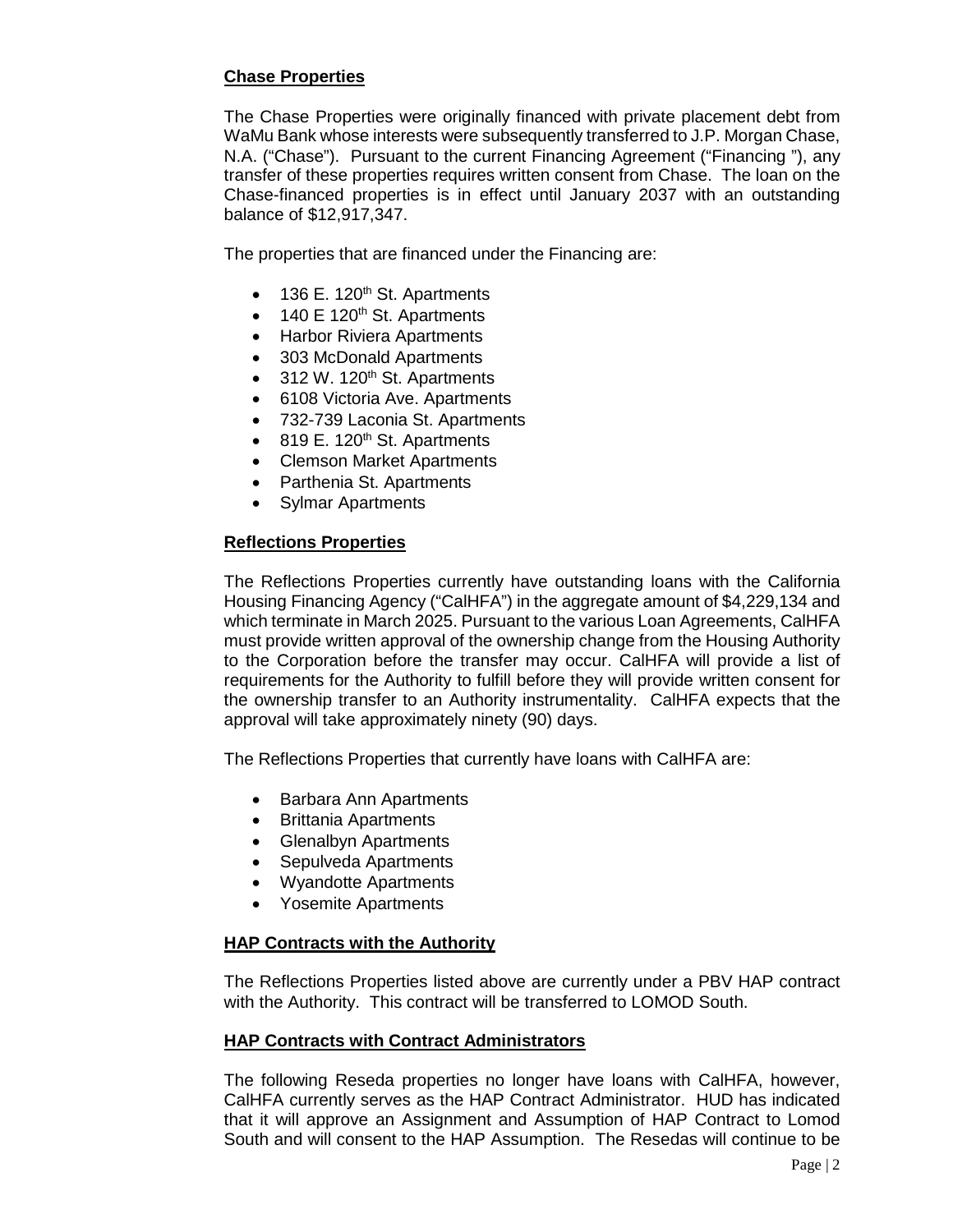administered by CalHFA at the discretion of HUD.

The Resedas with a HAP Contract administered by CalHFA are:

- Reseda East
- Reseda Manor

Timeline: The process of transferring the properties will begin in stages upon approval of this Resolution and will be completed by June 2021 as follows:

| <b>Property</b>                     | <b>Unit</b><br>Count | <b>Transfer</b><br>month |
|-------------------------------------|----------------------|--------------------------|
| Glenalbyn Apartments                | 58                   | Nov-2020                 |
| <b>Gibraltar Apartments</b>         | 24                   | Feb-2021                 |
| Dana Apartments                     | 10                   |                          |
| <b>Brittania Apartments</b>         | 43                   |                          |
| <b>Clemson Market</b>               | 16                   | Apr-2021                 |
| Parthenia Apartments                | 22                   |                          |
| Sylmar Apartments                   | 32                   |                          |
| 140 E 120th St. Apartments          | $\overline{7}$       |                          |
| 6108 Victoria Ave. Apartments       | $\overline{7}$       |                          |
| 136 E 120th St. Apartments          | $\overline{7}$       |                          |
| 312 W 120th St. Apartments          | 6                    |                          |
| 819 East 120th St.<br>Apartments    | 8                    |                          |
| 732-739 Laconia Blvd.<br>Apartments | 13                   |                          |
| 303 McDonald Ave.<br>Apartments     | 11                   |                          |
| <b>Harbor Riviera</b>               | 21                   |                          |
| Yosemite Apartments                 | 100                  | Jun-2021                 |
| Barbara Ann Apartments              | 64                   |                          |
| Sepulveda Apartments                | 51                   |                          |
| <b>Wyandotte Apartments</b>         | 78                   |                          |

Legal Counsel

In-house counsel serve as LOMOD South's legal counsel for this transaction.

## Attachments:

1. Resolution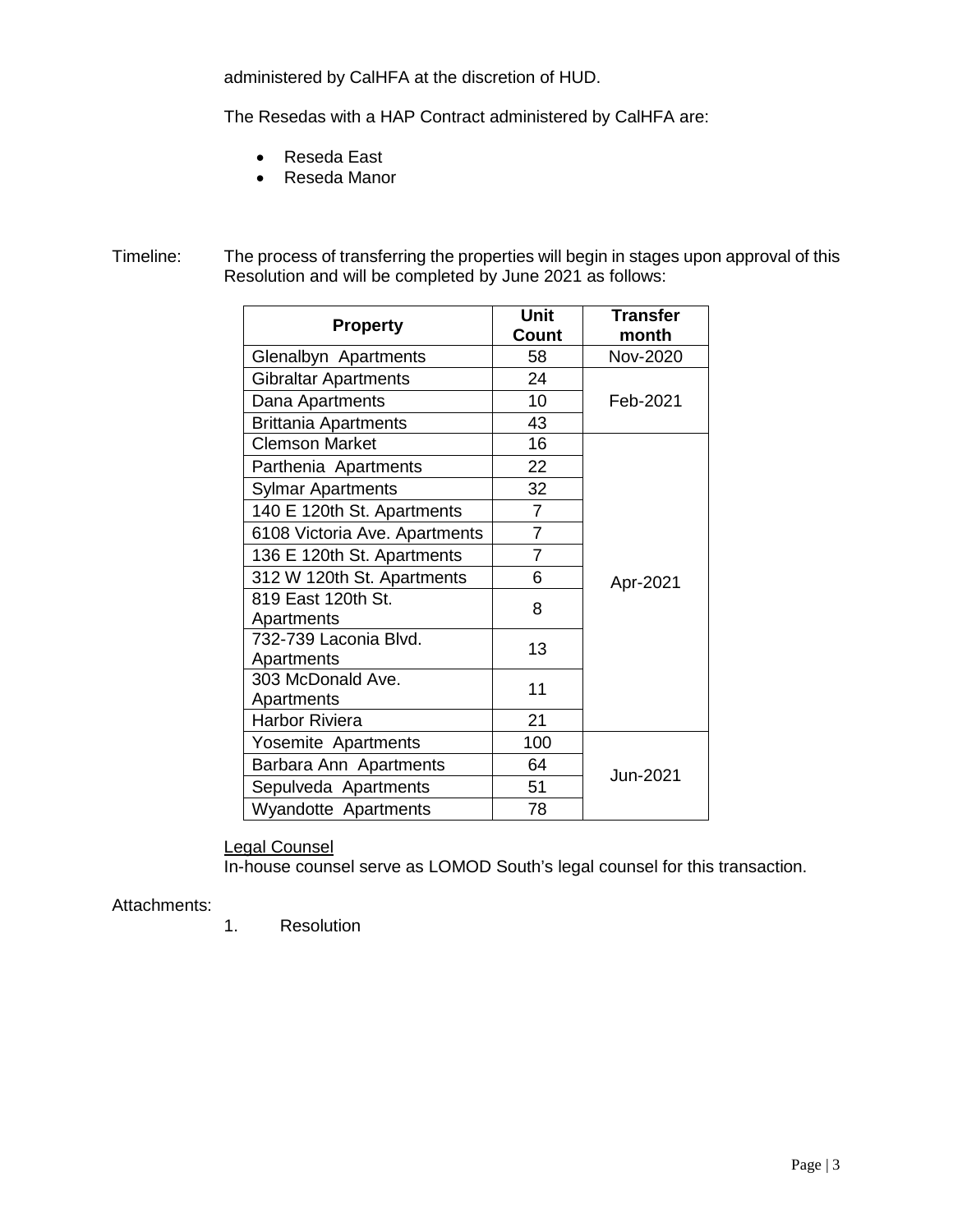**RESOLUTION AUTHORIZING THE PRESIDENT OF LOS ANGELES LOMOD SOUTH, INC., TO ACCEPT THE OWNERSHIP TRANSFER OF THE HACLA PROPERTIES LOCATED AT 136 E. 120TH ST., 140 E 120TH ST., HARBOR RIVIERA, 303 MCDONALD, 312 W. 120TH ST., 6108 VICTORIA AVE, 732-739 LACONIA ST., 819 E. 120TH ST., CLEMSON MARKET, PARTHENIA, SYLMAR APARTMENTS (THE "CHASE PROPERTIES"), BARBARA ANN APARTMENTS, BRITTANIA APARTMENTS, GLENALBYN APARTMENTS, SEPULVEDA APARTMENTS, WYANDOTTE APARTMENTS, YOSEMITE APARTMENTS (THE "REFLECTION PROPERTIES"), RESEDA EAST, RESEDA MANOR ("THE RESEDAS"), DANA ST. APARTMENTS AND GIBRALTAR APARTMENTS (COLLECTIVELY, THE "TRANSFERRED PROPERTIES") FROM THE HOUSING AUTHORITY OF THE CITY OF LOS ANGELES AND THE EXECUTION OF RELATED DOCUMENTS AND AGREEMENTS AND THE UNDERTAKING OF VARIOUS ACTIONS IN CONNECTION THEREWITH**

**WHEREAS,** Los Angeles LOMOD South, Inc. ("LOMOD") is a nonprofit public benefit corporation organized under the Nonprofit Public Benefit Corporation Law under the direct control of the Housing Authority ("Authority") and which currently owns 52 properties in the Authority's Asset Management portfolio;

**WHEREAS,** the Authority now wishes to transfer, and LOMOD wishes to accept, certain other properties from the Authority in order to consolidate ownership of Asset Management properties with the Authority's instrumentalities to effectuate greater efficiency and minimize potential liability risk;

**WHEREAS,** a recorded Grant Deed for each property will document the transfer of ownership and LOMOD will execute a Certificate of Acceptance for the Properties concurrently with the approval of this Resolution;

**WHEREAS,** on October 22, 2020, the Housing Authority Board of Commissioners approved the ownership transfer of the HACLA properties to LOMOD;

**WHEREAS,** several of the Transferred Properties (as defined above) have outstanding debt, (the Chase Properties and the Reflections Properties), that will be transferred or assigned to LOMOD, and some of the Transferred Properties have current HAP contracts with the Authority and HUD;

**WHEREAS,** the Chase Properties (defined above) were originally financed with private placement debt from WaMu Bank, until January 2037, whose interests were subsequently transferred to J.P. Morgan Chase, N.A. ("Chase"), which debt is currently outstanding in the amount of \$12,917,347 and pursuant to the current Financing Agreement ("Financing Agreement"), any transfer of these properties requires written consent from Chase and there are no assurances that Chase will approve the transfer;

**WHEREAS,** The Reflections Properties currently have outstanding loans with the California Housing Financing Agency ("CalHFA"), until March 2025, in the aggregate amount of \$4,229,134 and pursuant to the various Loan Agreements, CalHFA must provide written approval of the ownership change from the Housing Authority before the transfer may occur and CalHFA has indicated that the approval will take approximately 90 days;